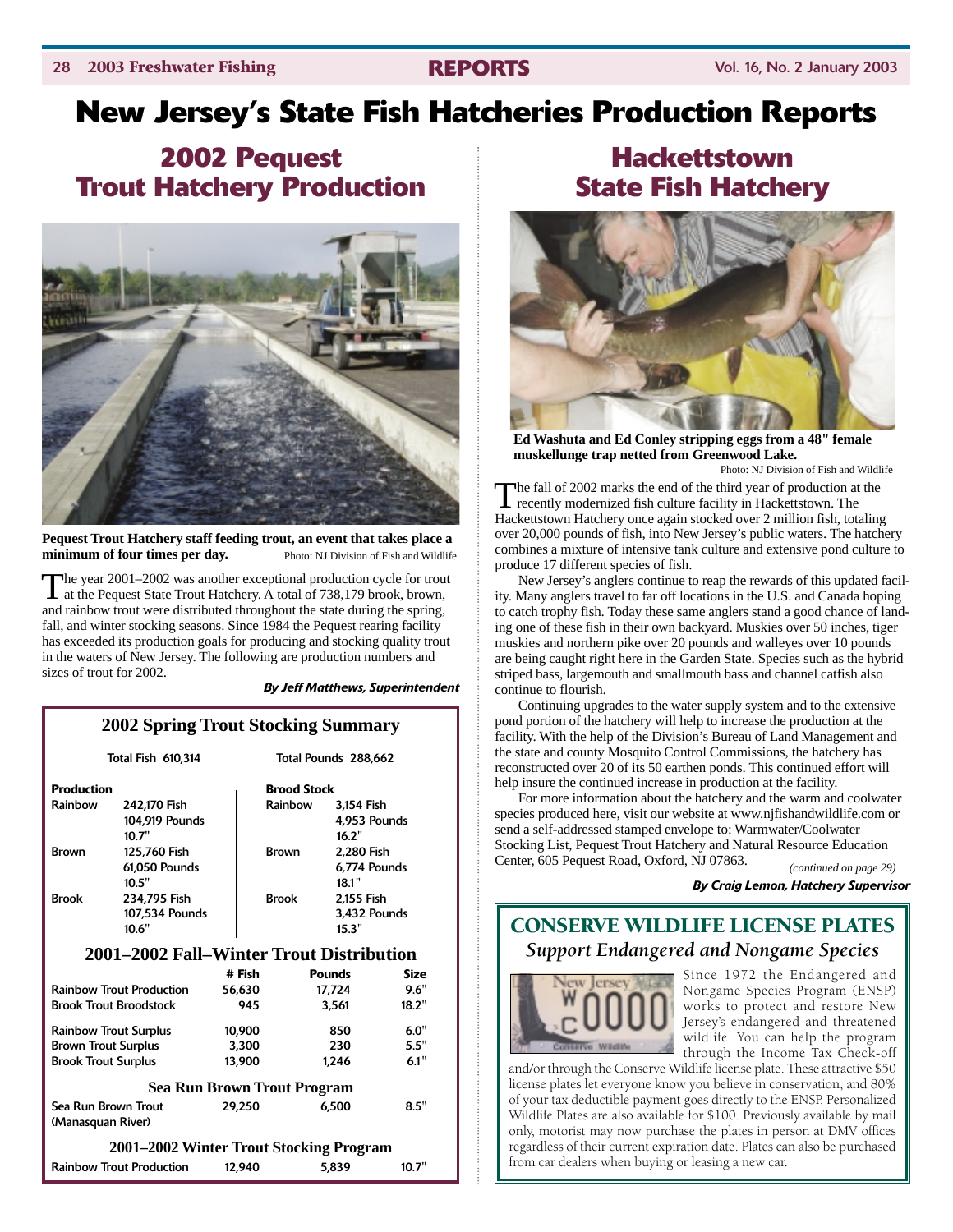#### Vol. 16, No. 2 January 2003 **REPORTS 2003 Freshwater Fishing** 29

### **HACKETTSTOWN STATE FISH HATCHERY**

**Summation of All Species Distributed from the Hackettstown State Fish Hatchery in 2002**

| <b>Species</b>             | <b>Number</b> | <b>Average Length</b> | Range         |
|----------------------------|---------------|-----------------------|---------------|
|                            |               | (inches)              | (inches)      |
| <b>Bluegill Sunfish</b>    |               |                       |               |
| <b>Fingerlings</b>         | 3.000         | 2.0                   | $1.5 - 2.5$   |
| <b>Adults</b>              | 18,460        | 6.0                   | $4.6 - 9.0$   |
| <b>Channel Catfish</b>     |               |                       |               |
| <b>Fingerlings</b>         | 125,552       | 2.0                   | $1.7 - 2.3$   |
| Adv. Fingerlings*          | 41,900        | 7.0                   | $6.0 - 8.0$   |
| Yearlings                  | 4,015         | 16.                   | $11.0 - 18.0$ |
| Adults*                    | 125           | 20.                   | $15 - 28$     |
| <b>Fathead Minnows</b>     | 54,000        | 1.0                   | $.5 - 1.5$    |
| <b>Black Crappie</b>       | 1,200         | 3.5                   | $3.3 - 4.0$   |
| Lake Trout*                | 3,260         | 7.6                   | $5.5 - 9.2$   |
| Largemouth Bass            |               |                       |               |
| <b>Fingerlings</b>         | 6,140         | 2.2                   | $1.4 - 3.2$   |
| <b>Adults</b>              | 120           | 10.0                  | $8.0 - 14.0$  |
| Mosquitofish*              | 455,550       | 1.0                   | $.5 - 1.8$    |
| Muskellunge*               | 4.400         | 9.0                   | $7.5 - 12$    |
| <b>Smallmouth Bass</b>     | 12,774        | 2.4                   | $1.5 - 3.2$   |
| <b>Tiger Muskellunge</b>   |               |                       |               |
| <b>Fingerlings</b>         | 17,600        | 1.2                   | $1.0 - 1.5$   |
| Adv. Fingerlings*          | 14,000        | 10                    | $8.8 - 11.2$  |
| <b>Walleye</b>             |               |                       |               |
| Fry                        | 730,800       |                       |               |
| <b>Fingerlings</b>         | 303,170       | 1.86                  | $1.6 - 2.2$   |
| Adv. Fingerlings*          | 22,000        | 4.3                   | $3.3 - 6.9$   |
| <b>Northern Pike</b>       |               |                       |               |
| Fry                        | 100.000       |                       |               |
| <b>Fingerlings</b>         | 39.900        | 3.34                  | $2.6 - 3.8$   |
| Adv. Fingerlings           | 32,580        | 6.6                   | $5.4 - 8.2$   |
| <b>Brown Bullhead</b>      | 200           | 10                    | $9.0 - 12.0$  |
| <b>Hybrid Striped Bass</b> | 39,915        | 4.0                   | $3.5 - 4.6$   |
| <b>Striped Bass</b>        | 405           | 14.4                  | $12.4 - 15.8$ |
| <b>TOTAL</b>               | 2,031,066     |                       |               |

*\* Estimated numbers: these fish were not yet released at press time.*

## **To Subscribe Call New Jersey Outdoors** at 1-800-645-0038

New Jersey's Natural and Historic Resources and Outdoor Recreation Magazine

Mention this ad and pay only \$13.50 for a new one-year subscription.

That's 20% off the cover price!





**5 million walleye eggs from Swartswood Lake incubating in hatching jars.** Photo: NJ Division of Fish and Wildlife



**Craig Lemon and Ed Conley stripping eggs from two female walleyes trap netted from Swartswood Lake.** Photo: NJ Division of Fish and Wildlife



# **Hook A Winner Program**

Once again this year, the Division of Fish and Wildlife will be jaw tagging more than 1,000 brook trout for release in New Jersey waters. If you are a lucky angler who lands one of these fish, send your name, address, fish tag number and location of catch to the Pequest Trout Hatchery, 605 Pequest Road, Oxford, NJ 07863, Attn: Hook a Winner Program. In recognition of your catch you will be mailed a certificate and award patch. In addition, your name will be forwarded to the New Jersey State Council of Trout Unlimited and entered into their drawing for one of 12 rod and reel combinations to be held during the celebration of National Fishing Week, June 1–8, 2003.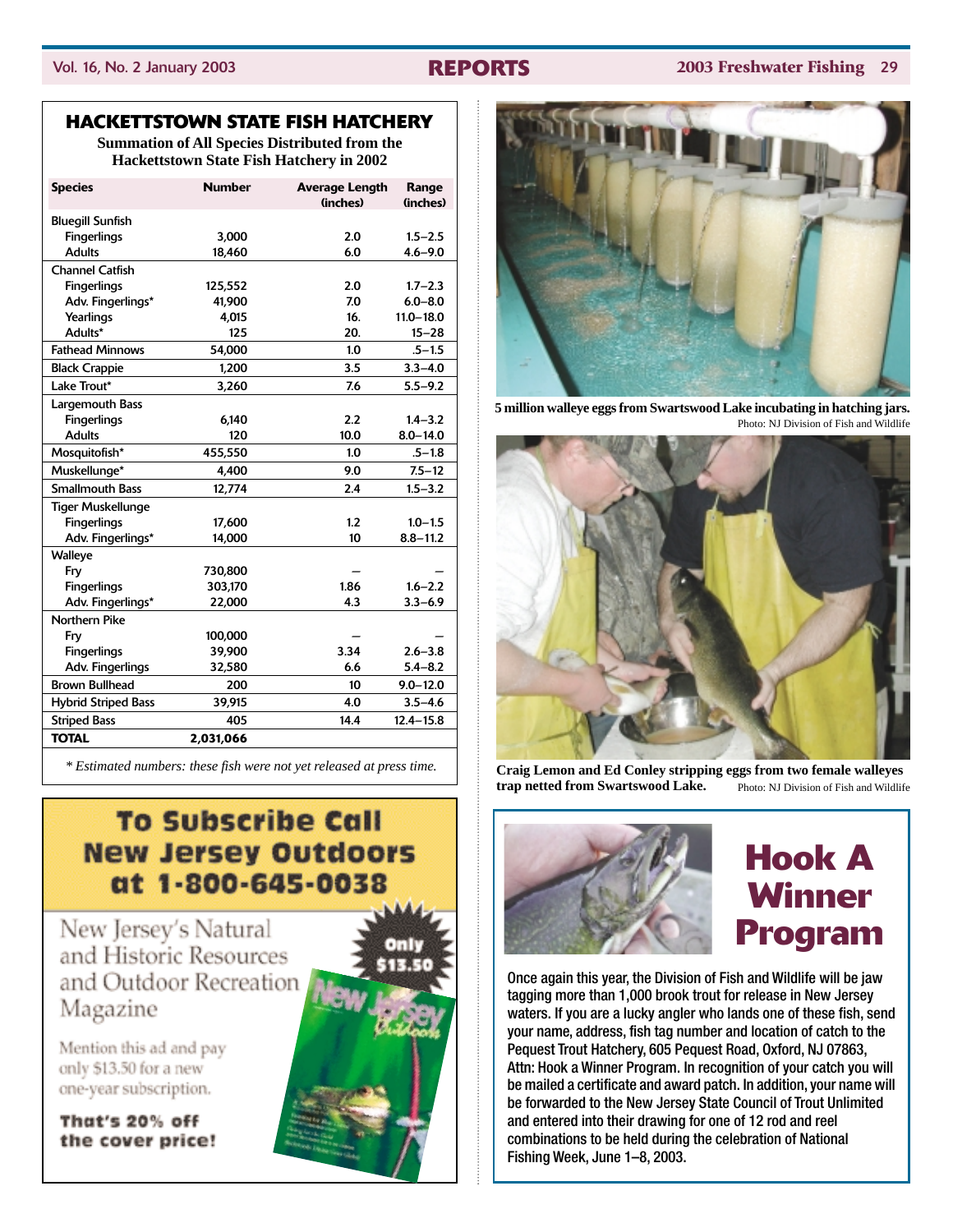